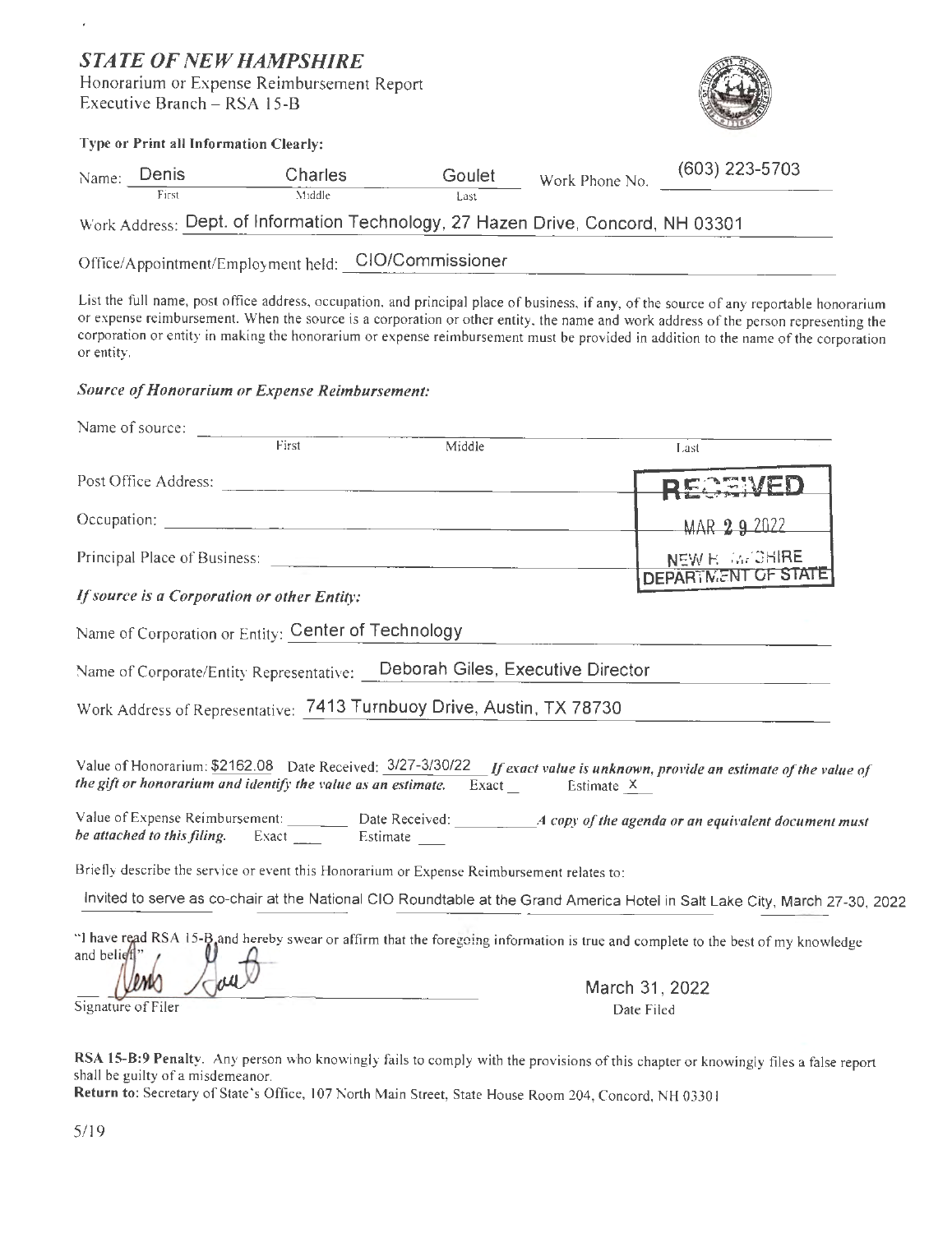

**STATE OF NEW HAMPSHIRE DEPARTMENT OF INFORMATION TECHNOLOGY**  27 Hazen Dr., Concord, NH 03301 Fax: 603-271-1516 TDD Access: 1-800-735-2964 www.nh.gov/ doit

**Denis Goulet**  Commissioner

February 16, 2022

His Excellency, Governor Christopher T. Sununu and the Honorable Council State House Concord, NH 03301

# **REQUESTED ACTION**

The Department of Information Technology requests to place an item on the consent calendar.

Pursuant to RSA 4:8, authorize Denis Goulet, Commissioner/Clo of the Department of Information Technology, to accept a gift, in the amount of \$2,162.08, from the Center for Technology in order to attend and serve as co-chair at the National CIO Roundtable on March 27- 30, 2022, at the Grand America Hotel in Salt Lake City, Utah, hosted by the Center for Technology, a 501c nonprofit organization, effective upon Governor and Council approval.

# **EXPLANATION**

The Department requests authorization to accept this gift valued at \$2,162.08. Denis Goulet, Commissioner/Clo will participate as co-chair at the National CIO Roundtable in Salt Lake City, Utah. The Center for Technology provides educational and networking opportunities among peers in a small, invitation-only venue. The Center for Technology will cover all costs for Mr. Goulet to attend the Roundtable and serve as co-chair during the event.

This will be the 24<sup>th</sup> event hosted by the nonprofit. According to past attendees, the value in attending is that it provides a forum where state executives choose the strategic issue topics that are most important to them and have the opportunity to discuss with their peers how they are addressing those, share best practices, and discuss hurdles that need to be overcome.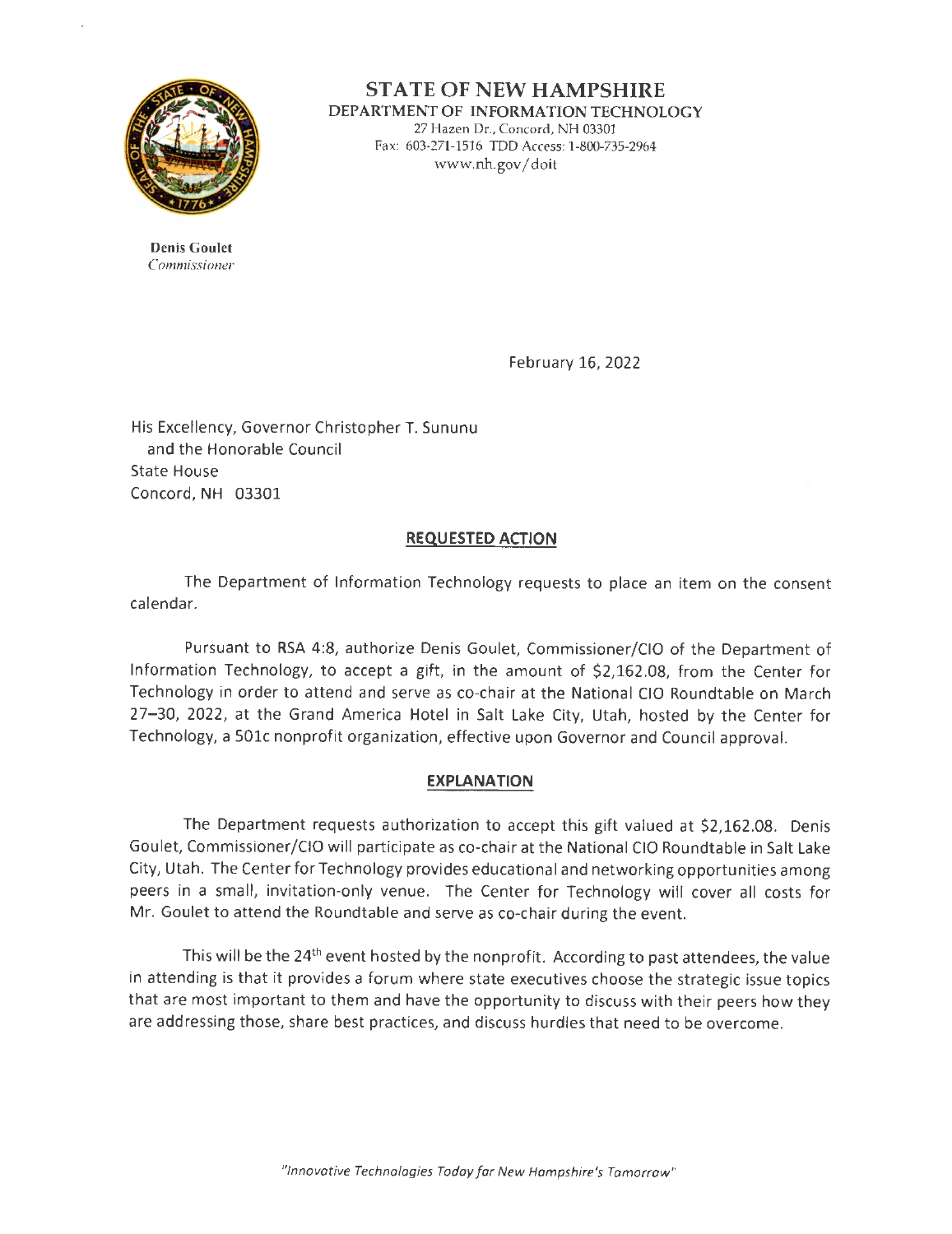His Excellency, Governor Christopher Sununu and the Honorable Council Page 2

The event begins on March 27, 2022, at 6:00pm with a welcome reception and dinner. March 28 is an all-day Roundtable session and a teambuilding exercise followed by a reception and dinner. The Roundtable panel discussions conclude by 9:00pm on March 29, followed by a farewell reception and dinner, which Mr. Goulet plans to attend.

Denis Goulet will fly home on Wednesday, March 30, 2022. The information of the Gift Acceptance estimated cost is as follows:

Round Trip Airfare - Boston to Salt Lake City, Utah - \$ 787.20 Lodging, March 27-30 - \$ 915.00 Meals Breakfast/Lunch/Dinner - \$ 200.00 Airport Transfers/Parking - \$ 259.88

The Department of Information Technology wishes to accept this gift.

Respectfully submitted,

Denis C. Goulet Commissioner/Clo Department of Information Technology

DG/clb

Attachment: CIO Roundtable Agenda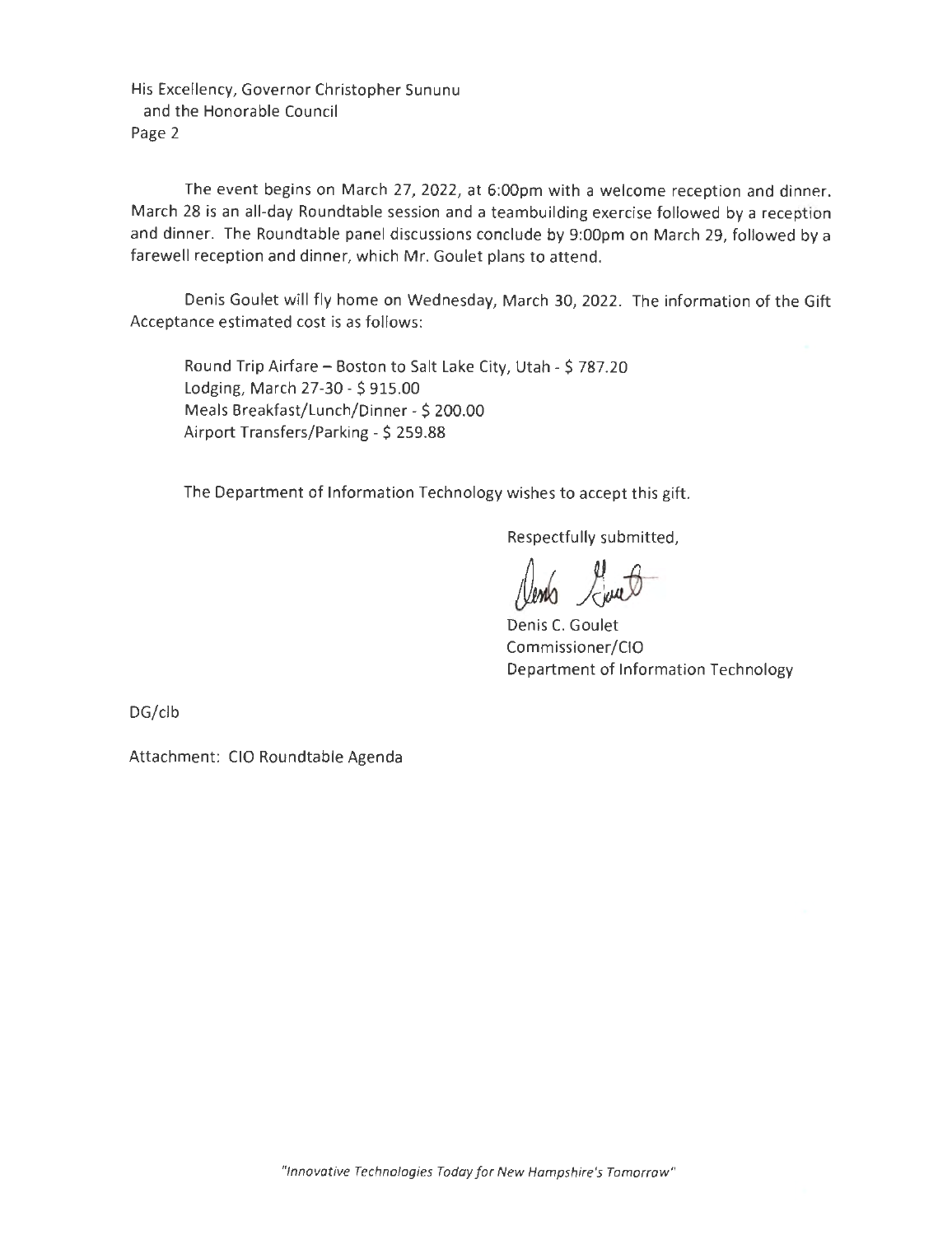### **DRAFT**

## **CIO Roundtable Agenda March 27-30, 2022 Nonprofit Host: Center for Technology CIO Host: Alan Fuller, C/O, State of Utah Grand America Hotel, Salt Lake City, Utah**

### **Sunday. March 27**

**6:00-9:00pm** Welcome Reception and Dinner (Dress Attire: Business Casual) I **Keynote Speaker: Allan Fuller** & **Denis Goulet** 

#### **Monday, March 28**

**8-8:4Sam Breakfast** (Dress Attire: Business Casual) I

#### **8:45-9am Welcome and Overview** I

**9-l0am Session** I: **Transition of many** IT **organizations, both public and private.** CIO as a broker business model has been discussed in government, evolution from owner-operator to more managed services, outsourcing, etc. With a workforce issue growing (recruitment, retirement, resignations), what is happening now and what does the future look like over the next several years, and how is your workforce strategy shifting to meet your needs? Leverage of managed services?

Industry Overview: Facilitators: Panelists: All CIOs

#### **10-10:15 Break**

**10:15-llam Session** II: **Managing the degree of satisfaction with Digital Government, today** & **tomorrow**  - stakeholders are demanding improved experiences with digital government, accessibility, identify management, and privacy. What is working and who is doing it well?

Industry Overview: Facilitators: Panelists: All CIOs

**11-11:45am Session Ill: Cybersecurity: A changing landscape** - Cyber insurance a bigger challenge, Federal Zero-trust strategy, governments leverage of cloud environments, greater training needs, and growing government leadership focus on cyber. Do partnerships improve among state and local government entities, and industry with the flow of large amounts of grant dollars? How are you managing priorities in this space?

Industry Overview: Facilitators: Panelists: All CIOs

**11:45-12:4Spm** Lunch with Invited Guest Speaker I

**12:45-1:4Spm Session IV: Developing a cloud strategy for public and private – Determining workload target** environments, managing lock-in concerns with commercial providers, balance flexibility with total control. What is driving your enterprise strategy? What government entities standout as leaders in cloud adoption and why?

Industry Overview: Facilitators: Panelists: All CIOs

**1:45-2:lSpm Session V: Breakout Session** -- **Creative Solution Competition** 

**Team 1: Winning in a pandemic world**  Members:

**Team 2: Surpassing the citizens' wants** 

Members:

**Team 3: Cash flush** - **managing all these technology wants and desires (of the businesses units of government)**